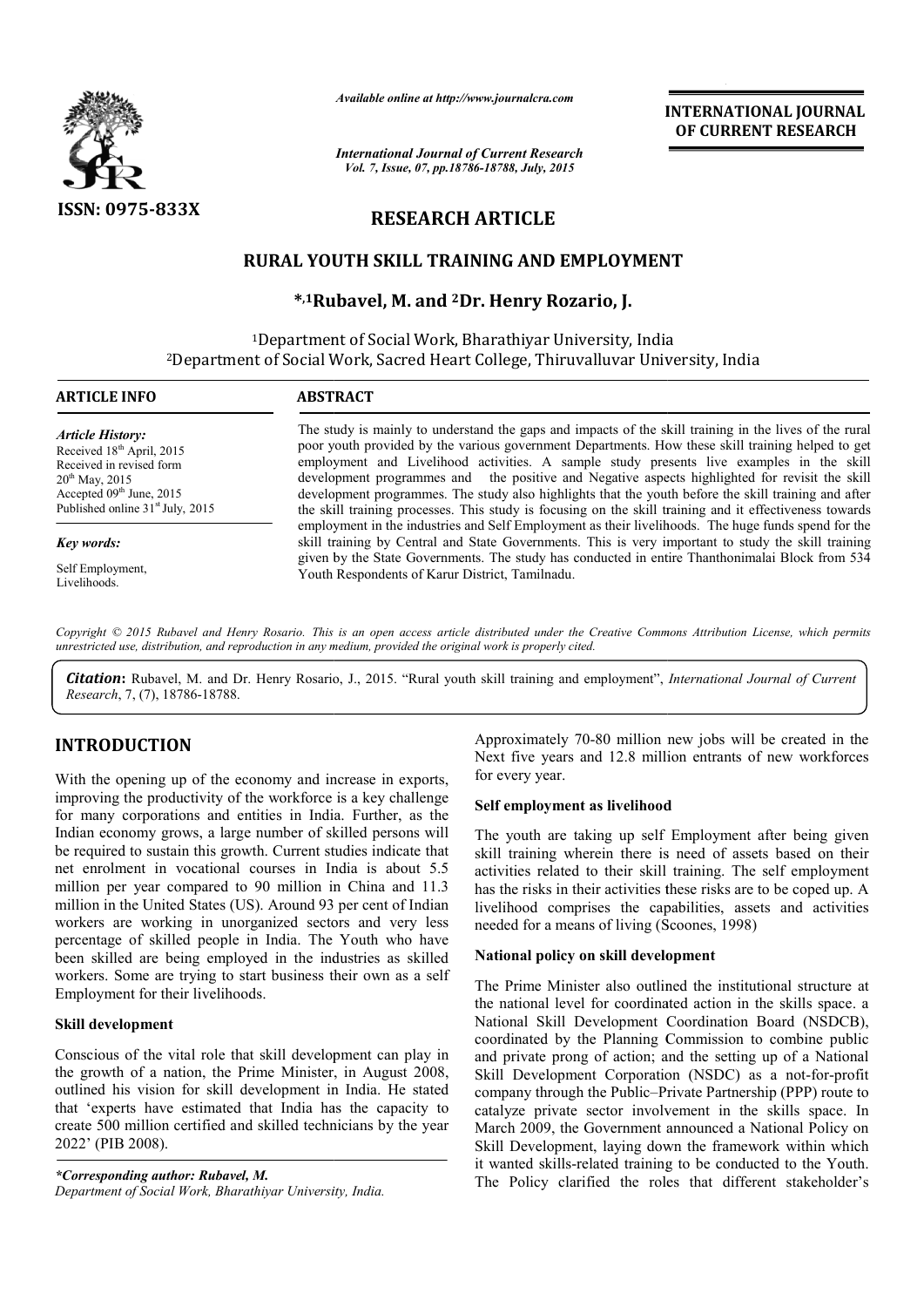government, industry, trade unions, and civil society would need to play for the creation of a skills in India.

#### State government - skill development programmes

The state governments has agenda for enhancing the skill of the youth, through various government programmes such as Magalir thitam, Tamilnadu State Rural Livelihood Mission, THADCO and Pudhu Vazhvu Project. These schemes are providing skill trainings to the youth which is studied for understanding and effectiveness. There is State Skill Development Mission also implementing skill development programmes through various State Government Departments. There is increasing demand for skilled persons and increasing the skill gap in various industries are projected in 2022 are given blow

| Incremental Skill Gap across Various Industries in India in 2022 |
|------------------------------------------------------------------|
|------------------------------------------------------------------|

| Industry                                        | Incremental Requirement |
|-------------------------------------------------|-------------------------|
|                                                 | (in millions)           |
| Building and Construction Industry              | 33.0                    |
| <b>Infrastructure Sector</b>                    | 103.02                  |
| <b>Real Estate Services</b>                     | 14.0                    |
| Gems and Jewellery                              | 4.6                     |
| Leather and Leather Goods                       | 4.6                     |
| Organised Retail                                | 17.3                    |
| Textiles and Clothing                           | 26.2                    |
| Electronics and IT Hardware                     | 3.3                     |
| Auto and Auto Components                        | 35.0                    |
| IT and ITES                                     | 5.3                     |
| Banking, Financial Services and Insurance       | 4.2                     |
| Furniture and Furnishings                       | 3.4                     |
| Tourism and Hospitality Services                | 3.6                     |
| Construction Material and Building Hardware     | 1.4                     |
| Chemicals and Pharmaceuticals                   | 1.9                     |
| Food Processing                                 | 9.3                     |
| Healthcare                                      | 12.7                    |
| Transportation and Logistics                    | 17.7                    |
| Media and Entertainment                         | 3.0                     |
| <b>Education and Skill Development Services</b> | 5.8                     |
| Select Informal Employment Sectors              | 37.6                    |
| (Domestic Help, Beauticians, Security)          |                         |
| Guards)                                         |                         |
| Incremental                                     | 347                     |

Sources: IMaCS reports 'Human Resource and Skill Gap Requirements (2022)', 2008; Aon Hewitt report 'Talent Projections and Skill Gap Analysis for the Infrastructure Sector (2022)', 2011, National Skill Development Corporation (NSDC).

Unlike many developed countries, where skill development initiatives have been largely led by the government, the private sector in India has the opportunity to play a significant role in the country being able to produce job-ready and industry-ready professionals in large numbers. Industry leaders here simply cannot afford to play a passive role in the skill development process and hope that the problem of skilled manpower would get sorted out all by itself, through government intervention or otherwise. Given the projected humongous shortfall of 347 million skilled people by 2022 in 20 key sectors of the economy and the infrastructure arena, the industry needs to wake up to the rude reality.

#### Skill development and agriculture

Katalin Ludvig (2014) examined the livelihood strategies through employment possibilities, level of social aid, migration, educational level and infrastructural conditions in the micro-region. The basis of the fieldwork was three selected settlements: with about 1000 inhabitants each. In all the three villages the visited households were selected on the basis of economic and social criteria. The study result found that agriculture still has importance for the livelihood of a significant part of the population and can have a role in reduction of social tension in the future. The policy is inadequate to treat the problem of unemployment effectively on the long-term. It should encourage people to remain in the educational system and afterwards search actively for a job.

#### Skill development process

The awareness creation, mobilization and sensitization on the importance on the Skill training may bring changes in the lives of the Youth and Improvement in the life style. There is a possibility that very poor household youth may left out in the skill training programme due to lack of awareness, improper inclusive policy and poor sensitization programmes on the skill training of the youth. The Selection of the Skill training based on the need, ability, academic capabilities and aspiration of the youth. The Skill training has to be facilitated by Vocational Guidance. The top down approach in providing skill training will not lead to employability.

The Skill Training has to be provided in practical method which helpful in the real life. The quality of the Skill training is imparted to the Youth. The provision of the skill training to be matched up with industries requirement, willingness of youth and quality of the Skill Training has to go simultaneously. The enhancement of Skill Training is enhancement of employment.

#### The Guidelines for effective skill training:

- Pre- Vocational Training may be given Secondary School students and the may be oriented on Vocational or Skill Education.
- The Skill Training should meet the local demand and which should lead to the employment and Self Employment.
- The Literacy and numeracy should teach to the Youth which will be helpful for effective functioning of the Job roles.
- Soft skills and life Coping Skills may be included along with skill training.
- Proper Apprenticeship training should be given to get use to the industry circumstances.
- Skill Training Institutions may start in rural and remote areas and other wise map the rural community colleges for imparting skill training in the locality.
- Providing tool kit after the skill training may help in starting their own business rather depend on other players in the Field.
- Pre Assessment and Post assessment will help us better understanding on skill improvement.
- Communication, Body Languages and Interview Skills may be taught to the trainee.

### RESULTS

 The takers of the skill training from very poor households are only 24 percentages but the youth from Poor households taking skill training 71 Percentage. The Disable